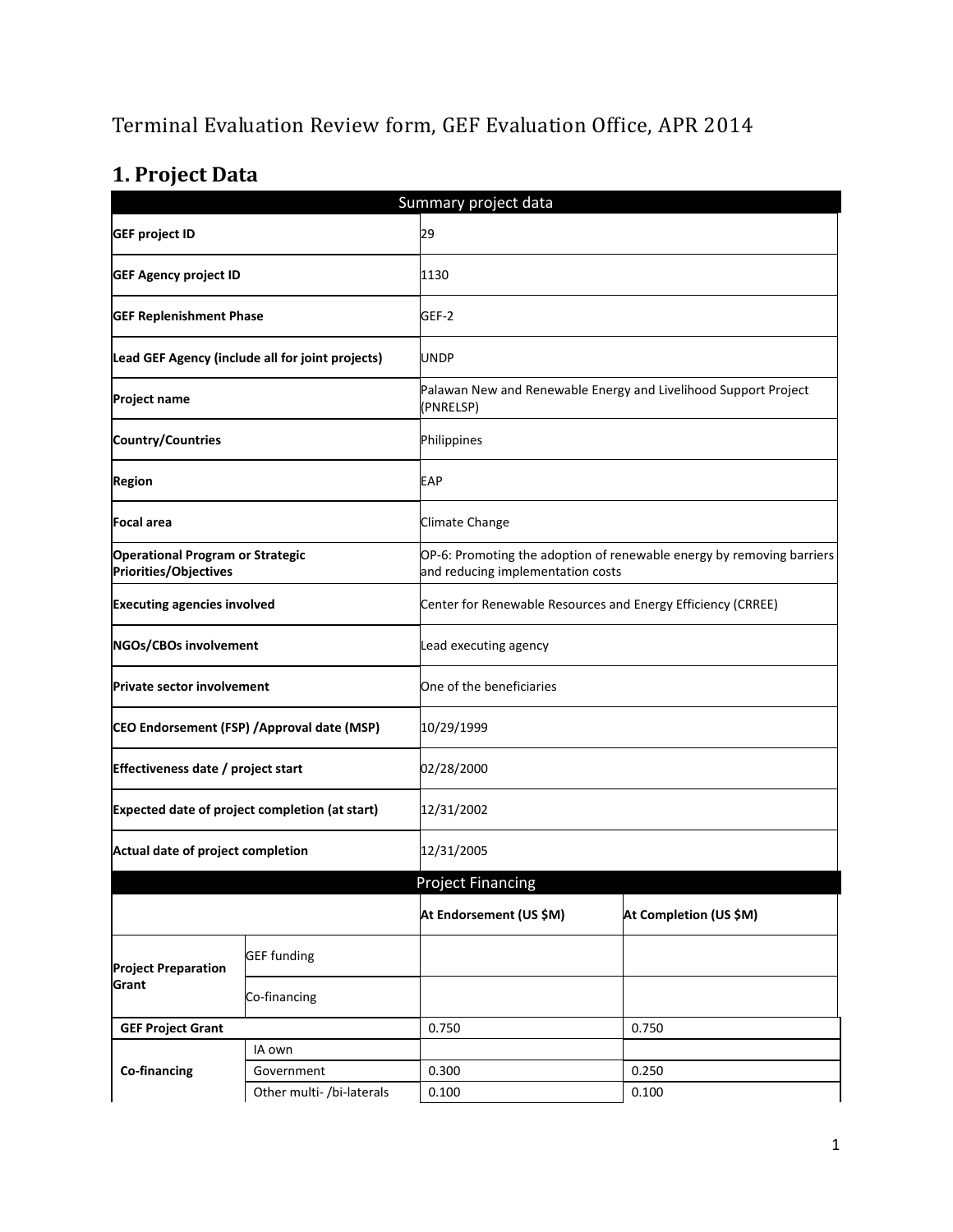|                                                               | Private sector | 1.400                                  | 1.627 |  |
|---------------------------------------------------------------|----------------|----------------------------------------|-------|--|
|                                                               | NGOs/CSOs      |                                        |       |  |
|                                                               |                |                                        |       |  |
| <b>Total GEF funding</b>                                      |                | 0.750                                  | 0.750 |  |
| <b>Total Co-financing</b>                                     |                | 1.800                                  | 1.877 |  |
| <b>Total project funding</b><br>(GEF grant(s) + co-financing) |                | 2.550                                  | 2.727 |  |
|                                                               |                | Terminal evaluation/review information |       |  |
| <b>TE completion date</b>                                     |                | 03/2007                                |       |  |
| <b>TE submission date</b>                                     |                | 03/2007                                |       |  |
| <b>Author of TE</b>                                           |                | Rogelio Z. Aldover                     |       |  |
| 12/15/2014<br><b>TER completion date</b>                      |                |                                        |       |  |
| <b>TER prepared by</b>                                        |                | Sean Nelson                            |       |  |
| TER peer review by (if GEF EO review)                         |                | Joshua Schneck                         |       |  |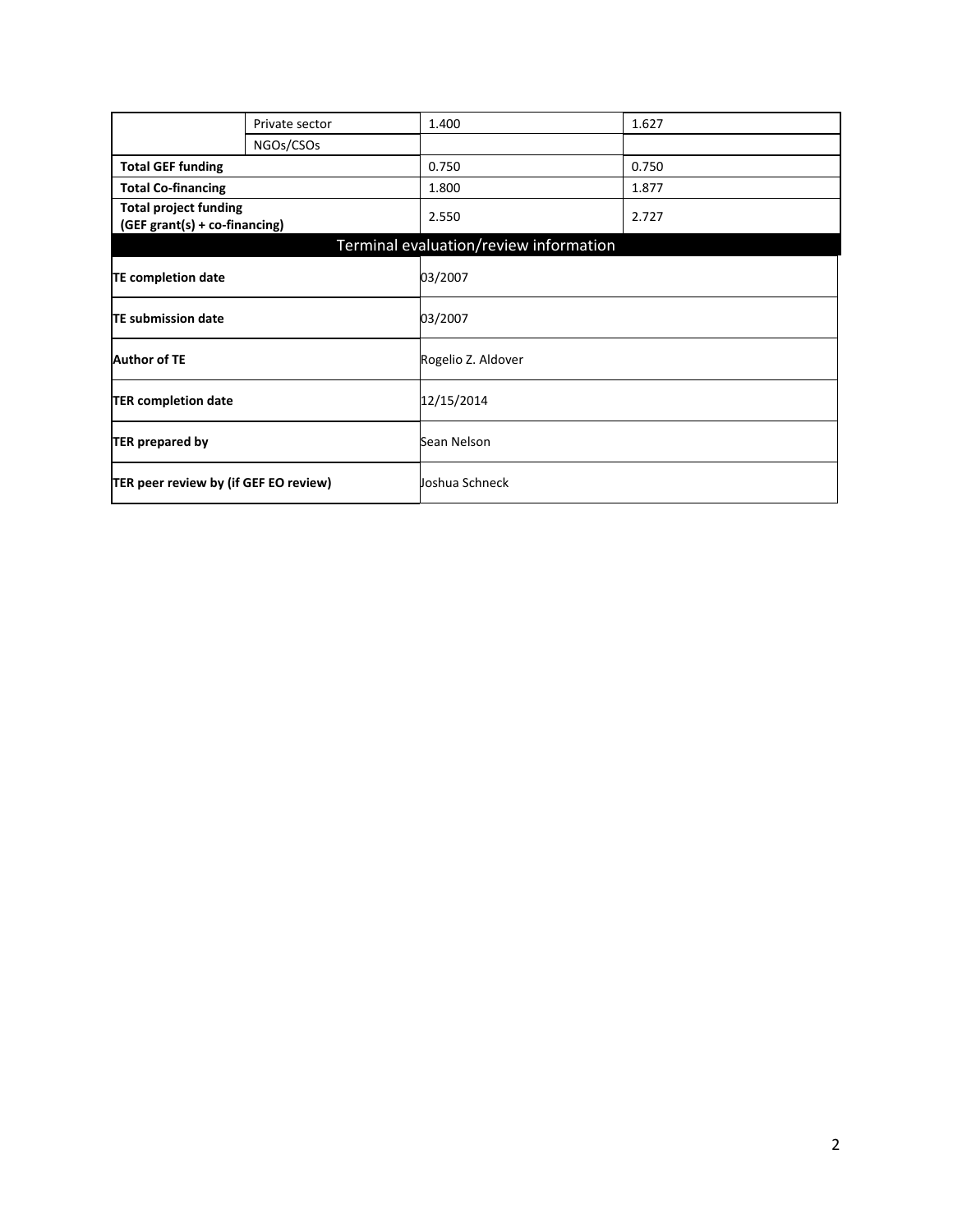## **2. Summary of Project Ratings**

| <b>Criteria</b>                           | <b>Final PIR</b> | <b>IA Terminal</b><br><b>Evaluation</b> | <b>IA Evaluation</b><br><b>Office Review</b> | <b>GEF EO Review</b> |
|-------------------------------------------|------------------|-----------------------------------------|----------------------------------------------|----------------------|
| <b>Project Outcomes</b>                   | N/R              | N/R                                     | N/R                                          | S                    |
| <b>Sustainability of Outcomes</b>         | N/R              | N/R                                     | N/R                                          | ML                   |
| M&E Design                                | N/R              | N/R                                     | N/R                                          | MU                   |
| M&E Implementation                        | N/R              | N/R                                     | N/R                                          | MU                   |
| Quality of Implementation                 | N/R              | N/R                                     | N/R                                          | <b>MS</b>            |
| Quality of Execution                      | N/R              | N/R                                     | N/R                                          | <b>MS</b>            |
| Quality of the Terminal Evaluation Report |                  |                                         | N/R                                          | <b>MS</b>            |

### **3. Project Objectives**

### 3.1 Global Environmental Objectives of the project:

As stated in the Project Document (PD), the global environmental objective of the project was to lower greenhouse gas (GHG) emission growth from energy production in Palawan province. This was to be accomplished by promoting renewable energy to replace diesel generator use through a viable Rural Energy Service Company (RESCO).

If replicated across Palawan, the project would be expected to displace 15 million liters of diesel consumption, resulting in 12,000 tons of CO2 reductions each year. This would lower oil imports by US\$4.5 million. The PD does not state what Palawan province's annual GHG emissions were at the time.

3.2 Development Objectives of the project:

As stated in the PD, the projects' development objective was to expand renewable energy use in Palawan province by removing commercial barriers.

The Palawan Provincial Energy Master Plan (1997-2021) (PEMP) sought to increase the provincial electricity supply tenfold from 25 MW as of the Project Document's writing to 250 MW in 2021. The local district units called barangays, which were made up of 50 – 200 households each, had a low electrification rate at the time: 35 percent of all barangays. This was lower than the nationwide 72 percent barangay electrification rate. The PEMP had a goal of universal electrification in all Palawan barangays by 2021. The provincial government expected to bring in significant revenue from the production and sale of natural gas starting in 2002. The PD foresaw that if the project was successful, the Palawan provincial government could use natural gas revenues to invest in renewable energy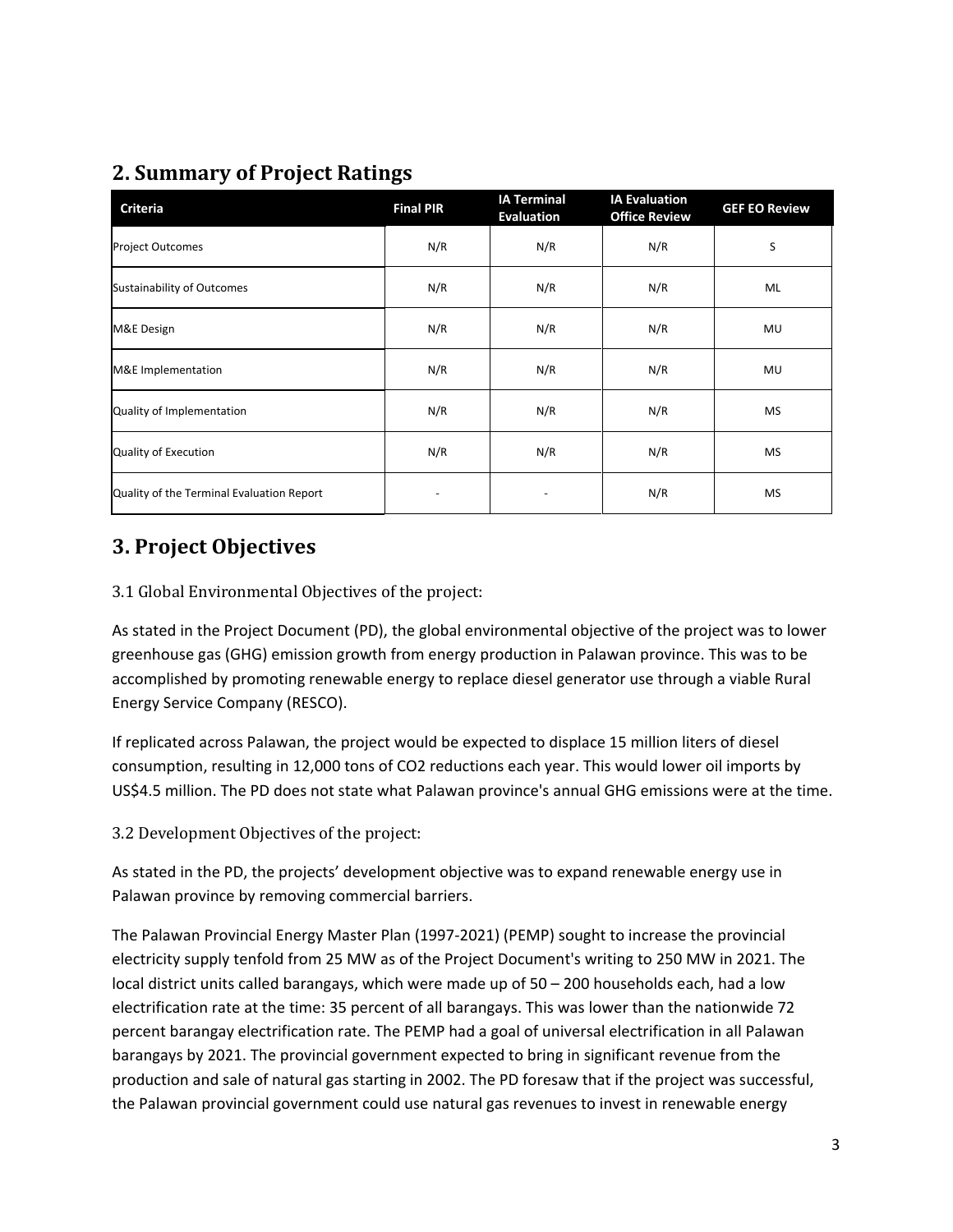generative capacity. The RESCO would then be in charge of bringing electricity services to the nonelectrified barangays in Palawan, as well as outside the province.

In addition, the central government, under the Energy Resources for the Alleviation of Poverty (ERAP) program, sought to increase nationwide barangay electrification to 90 percent by 2004. This was to be accomplished by using domestic energy sources, including renewable energy. The central government also re-affirmed its commitment to renewable energy in the Philippines Agenda 21 and the National Action Plan on Climate Change.

The project had the following components:

- 1) Increase local government and rural electric co-operative capacities
- 2) Carry out a renewable energy public awareness campaign
- 3) Create a Renewable Energy Development Center
- 4) Create a risk-sharing mechanism aimed at supporting RESCO
- 3.3 Were there any **changes** in the Global Environmental Objectives, Development Objectives, or other activities during implementation?

This project was originally intended to demonstrate the viability of a RESCO model of renewable energy delivery systems. However, such a model failed in a separate but similar project in Aklan province, so this project was changed to use a direct sales approach instead before project execution. The direct sales model also had a back-up loss reserve fund (LRF) built into it. The LRF allowed the Cooperative Bank of Palawan (CBP) to finance home owners who wished to borrow to buy solar home systems (SHS). However, the TE never clearly and directly defines what the LRF or the direct sales approach entailed.

### **4. GEF EO assessment of Outcomes and Sustainability**

Please refer to the GEF Terminal Evaluation Review Guidelines for detail on the criteria for ratings.

Relevance can receive either a Satisfactory or Unsatisfactory rating. For Effectiveness and Cost efficiency, a six point rating scale is used (Highly Satisfactory to Highly Unsatisfactory), or Unable to Assess. Sustainability ratings are assessed on a four-point scale: Likely=no or negligible risk; Moderately Likely=low risk; Moderately Unlikely=substantial risks; Unlikely=high risk. In assessing a Sustainability rating please note if, and to what degree, sustainability of project outcomes is threatened by financial, sociopolitical, institutional/governance, or environmental factors.

Please justify ratings in the space below each box.

| 4.1 Relevance | Rating: Satisfactory |
|---------------|----------------------|
|---------------|----------------------|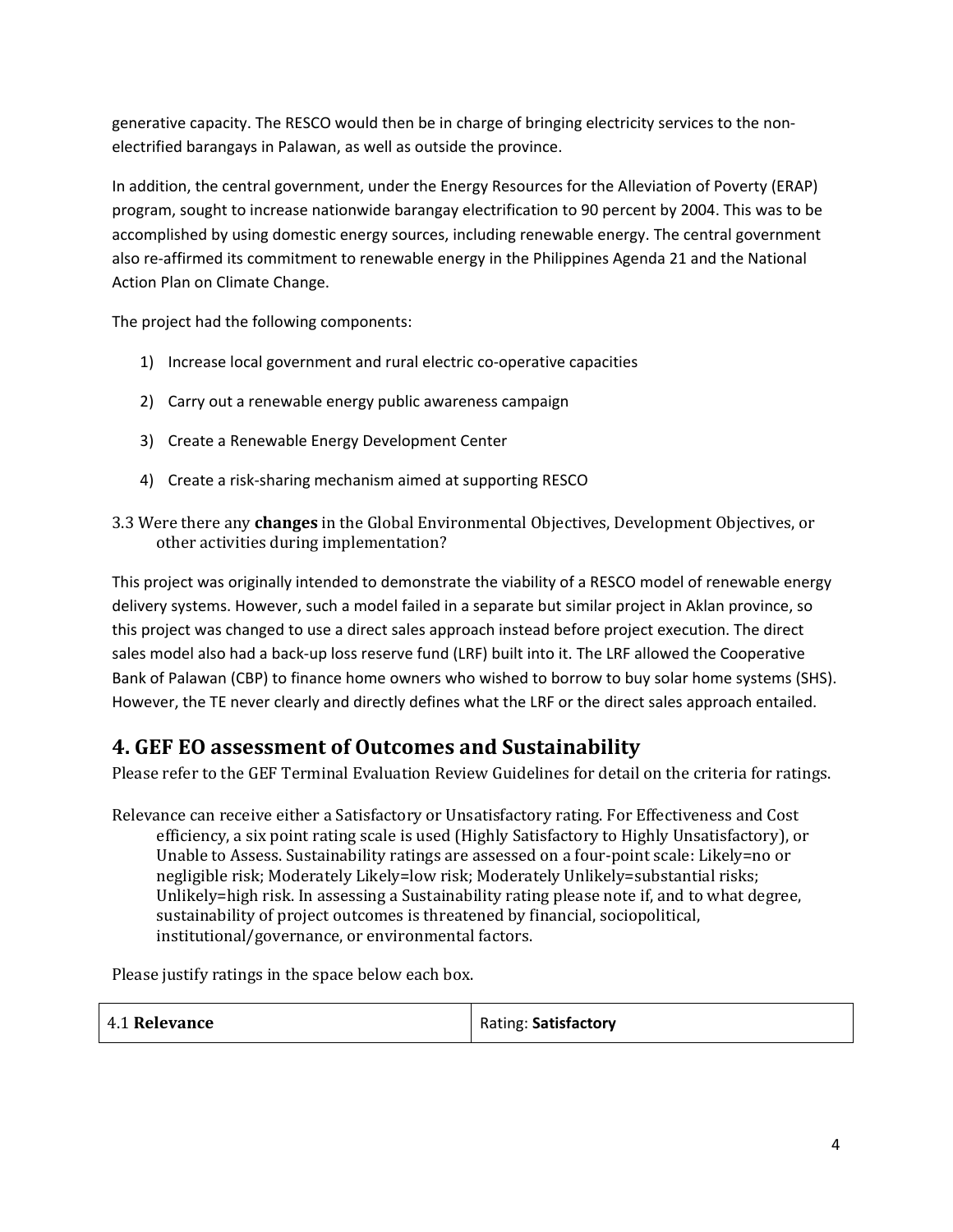As stated in the PD, the project is relevant to the GEF under OP-6: Promoting the adoption of renewable energy by removing barriers and reducing implementation costs. The project explicitly aims to remove barriers to adopting renewable energy in Palawan province and making it relatively more affordable. As for the Palawan provincial government, this project is in line with the government's goals stated in the Palawan Provincial Energy Master Plan. It is also congruent with the central government's plans under the ERAP program, the Philippines Agenda 21 and the National Action Plan on Climate Change.

| <b>4.2 Effectiveness</b> | Rating: Satisfactory |  |
|--------------------------|----------------------|--|
|                          |                      |  |

The TE does not provide a rating for effectiveness. This TER rates project effectiveness as satisfactory based on the evidence presented in the narrative of the TE.

**Summary:** The project succeeded in its goals of training local stakeholders to improve local capacities, creating a functional REDC and promoting solar home systems (SHS) use through a direct sales approach. As a result, the project appears to have set a reasonable base to promote expanding energy use in Palawan through renewable energy use. However, it is not possible to assess the public awareness campaign's effectiveness from the TE.

In addition, the TE states that the project had likely not yet done much to reduce Palawan's GHG emissions since the demonstration sites were note expected to reduce GHG emissions on their own, but were expected to spur greater GHG mitigation and displacement upon replication. The project helped to displace 28,980 liters of diesel, which was 97 percent of its goal of 30,000 liters of diesel displaced, but the TE did not assess the amount of GHG mitigation of this displacement.

Project achievements are detailed further under each project component defined in the PD:

#### 1) *Increase local government and rural electric co-operative capacities* **Satisfactory**

The TE notes that the project increased capacities at local government agencies and the rural electric cooperative (PALECO). The project trained 245 people. Personnel who received training went on to promote renewable energy through passing local resolutions and ordinances to promote renewable energy. The provincial government also created a Renewable Energy Division within the Policy and Planning Coordination Office. According to the TE, the provincial government "has demonstrated capability to manage the RE [renewable energy]-based electrification in addition to the grid-supplied electrification" (TE, p. 23).

#### 2*) Carry out a renewable energy public awareness campaign* **Unable to Assess**

The project has sold a rapidly increasing number of SHS units for domestic use. This was due to increasing public demand, which appears to have been due to the project's renewable energy public awareness campaign. Sales rose from 0 in 2000 and 120 units in 2002 to 1,088 in 2005.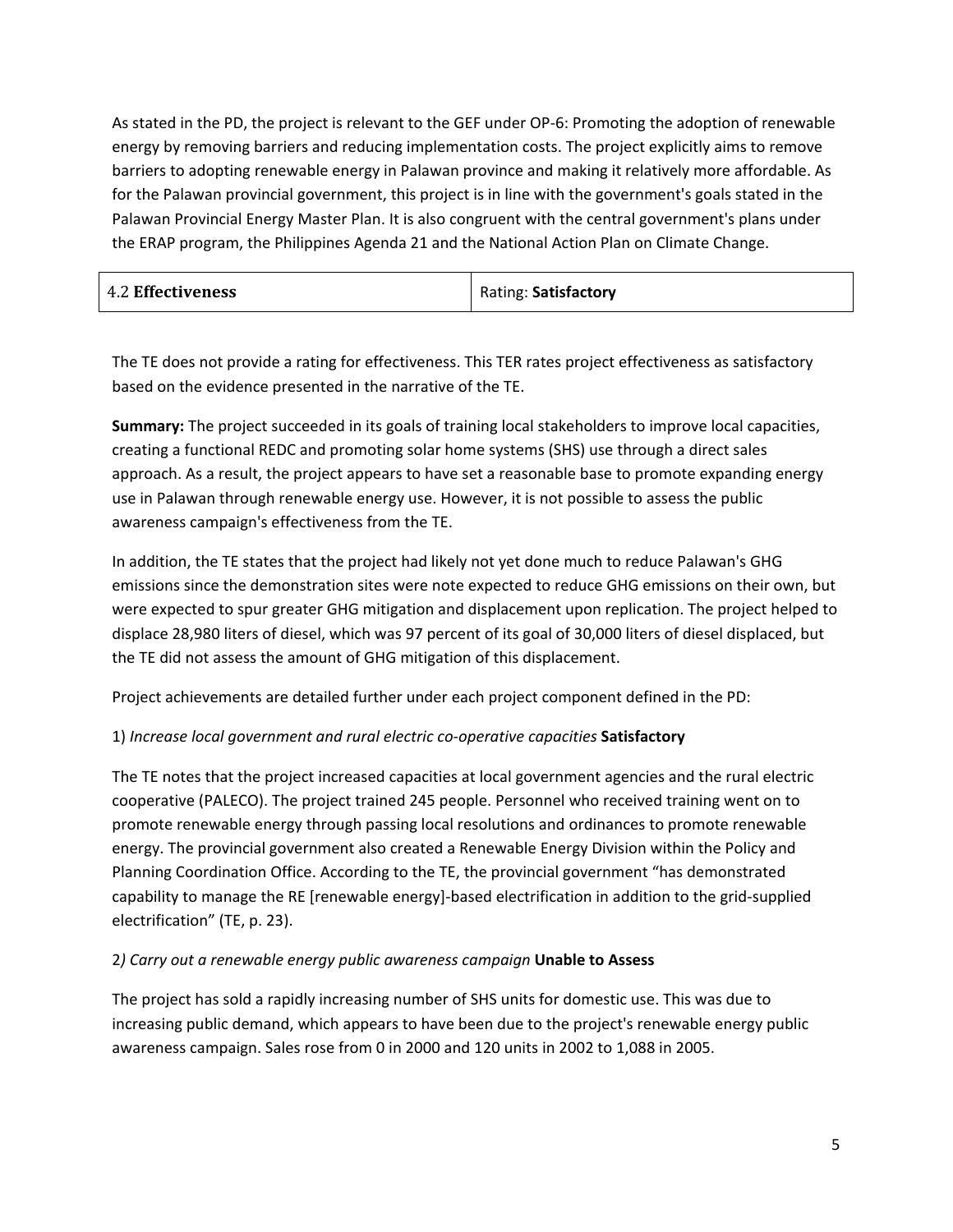While the TE is clear on the results of the public awareness campaign, but was vague on what actually comprised the campaign. As a result, it is difficult to determine what effect, if any, was due to the public awareness campaign.

#### 3) *Create a Renewable Energy Development Center* (REDC) **Satisfactory**

The project created the REDC and provided training. It answers to the Energy Division of the Programs and Planning Development Office in Palawan's provincial government. Once the staff had grown to 20 personnel, the provincial government provided new office space. This location was also more useful for providing hands-on training to members of local communities. Some of the provided courses cover biogas and maintaining and operating battery charging stations and solar-powered duck hatcheries. Students tend to be potential financiers, local beneficiaries and local government officials. The Center operates renewable energy models for solar hydroponics, biogas, biodiesel, solar mud crab farming, solar-powered nipa huts, solar-powered duck hatcheriers, battery charging stations, satellite phone operation, 200W pico-hydro power systems and vermiculture/vermicomposting.

Note: The REDC is also referred to as the Renewable Resources Learning Center (RRLC).

#### 4) *Create a risk-sharing mechanism aimed at supporting RESCO* **Satisfactory**

Due to the failure of the RESCO model in Aklan province in a separate but similar project in the Phillippines, the project was altered to use a direct sales approach for selling SHS units instead as mentioned in section 3.3 of this TER. Using the direct sales approach, the project sold a total of 2,719 units as of June 2006. This was well above the original target of 2,200 units. The project handed out 788 loans for 789 units. In June 2005, the total principal was PhP 13,964,696. 73 loans had been repaid in full. 14 were past due, while 1 had been in default.

| 4.3 Efficiency | Rating: Moderately Satisfactory |
|----------------|---------------------------------|
|----------------|---------------------------------|

The TE does not provide a rating for efficiency. This TER rated project efficiency as moderately satisfactory based on the evidence presented in the narrative of the TE.

**Summary:** The project experienced 2 major delays. However, the first delay was due to modifying the project to make it more effective. The second was due to the executing agency ceasing operations, but the local UNDP office used adaptive management to carry on the project. UNDP management appears to have been satisfactory, but the TE is internally inconsistent on CRREE's management abilities. The project came in under budget.

**Delays:** According to the TE, the project experienced 2 years of cumulative delays. The first was caused by the switch from the RESCO approach to the direct sales approach. The second was caused by CRREE experiencing internal difficulties that affected its ability to carry out project tasks. CRREE shut its doors in December 2004, so the local UNDP office had to adapt and take over project operations. With this said, the majority of project activities were completed within the project's first 3 years.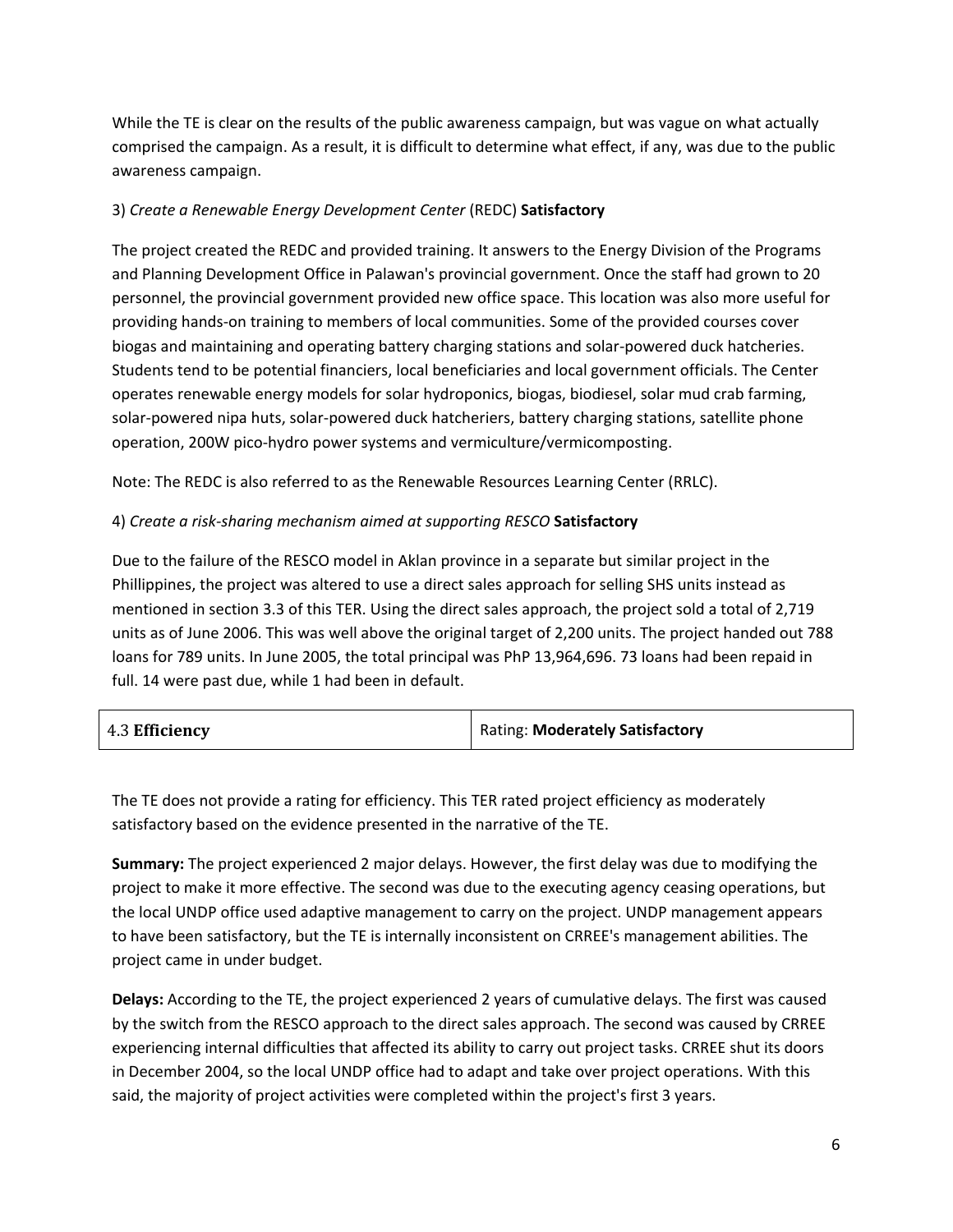**Management Issues:** According to the TE, following CRREE's closing, "the Project Steering Committee (PSC) as the highest-level decision making structure may have been affected by this situation in terms of lack of accurate and appropriate technical and policy advice that has come from CREEE [*sic*] and consultants in the early part of the project" (TE, p. 7). However, the TE earlier praised CRREE's management abilities prior to December 2004. The TE is too internally inconsistent to appropriately assess CRREE's management abilities. However, the PSC and the local UNDP office showed a high degree of skill in adaptive management following CRREE's closure.

**Financial/Asset Management:** Project audits had raised concerns about project financial management and cost-effectiveness. According to the TE, "project implementation appears to have areas for improvement in cost-effectiveness in terms of staying within budget or reducing transaction costs" (TE, p. 7). The project lost a vehicle purchased with UNDP TRAC funds and failed to retrieve it. With this said, according to the TE, the project came in under budget overall (using only 97.7 percent of its allocated funds). However, the TE's chart comparing the allocated budget vs. the actual expenses for project activities said the total allocated project budget was US\$50,000 and the total actual expenses were US\$830,115.95. The TE's claim that 830,115.95 is 97.7 percent of 50,000 is obviously false. The allocated budget figure should have been US\$850,000 based on the numbers given in the chart. The TE only evaluated project spending coming out of GEF and UNDP financing and did not assess project spending backed by co-financing.

| 4.4 Sustainability | Rating: Moderately Likely |  |
|--------------------|---------------------------|--|
|                    |                           |  |

The TE does not provide a rating for sustainability. This TER rated project sustainability as moderately likely based on the evidence presented in the narrative of the TE.

**Summary:** The project had seen a high degree of ownership by the Palawan provincial government, which remained committed to project goals. Provincial government officials had raised their capacities through project-provided training. The project had secured future co-financing to continue promoting renewable energy locally. However, the executing agency's closure before the project's completion remains a cause for concern.

The project's sustainability is assessed according the following 4 risk factors.

#### Environmental: **Unable to Assess**

The TE does not include an assessment of environmental risks to project sustainability.

#### Institutional: **Moderately Likely**

The project appears to have improved local capacities at numerous local institutions and organizations, including at the provincial government. However, the main executing agency did cease operations during the project. UNDP did show adaptive management skills in continuing on the project. With this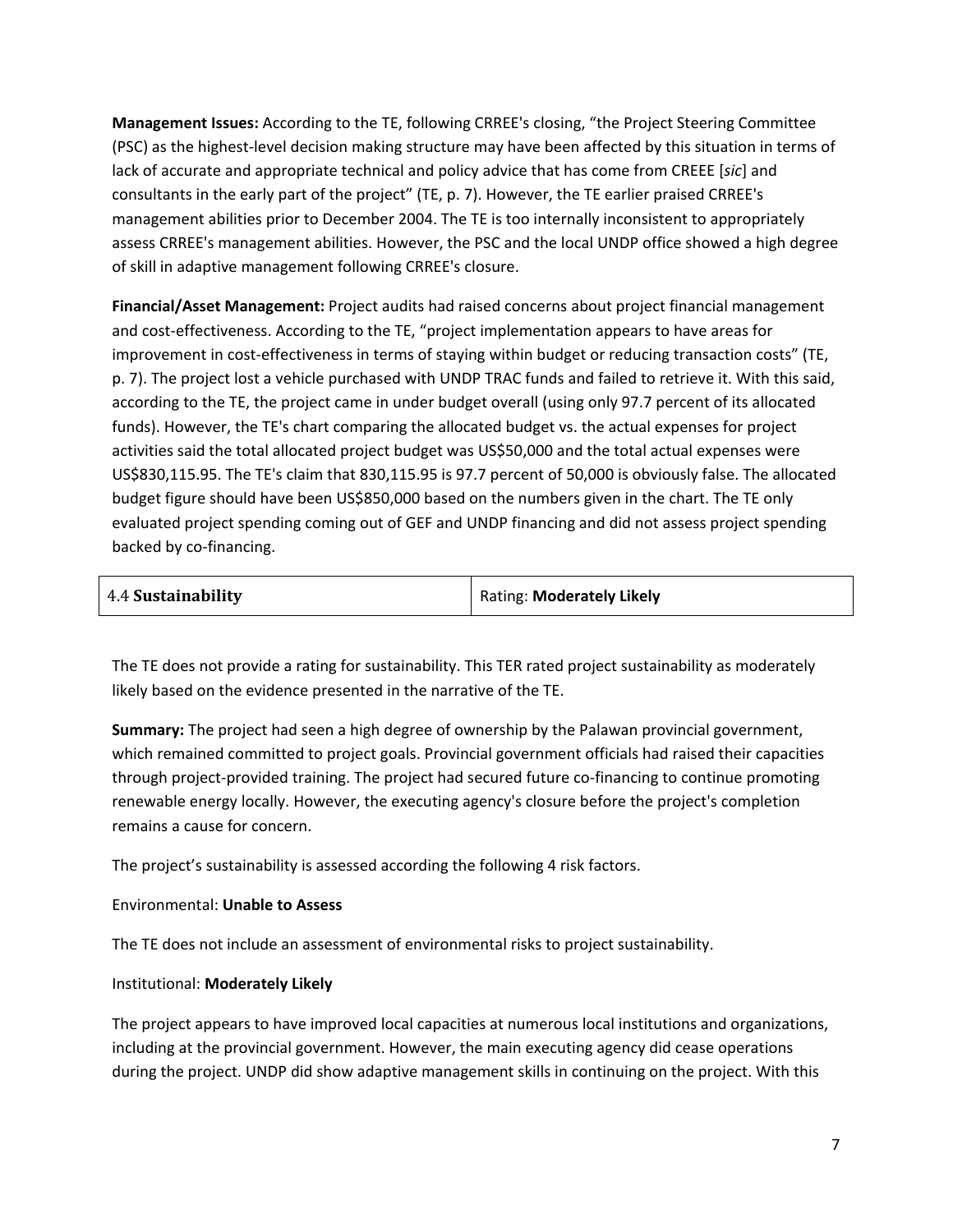said, REDC and the Energy Division of the Policy and Planning Development Office appear to be committed to continuing project activities in the wake of CRREE's closure.

### Sociopolitical: **Likely**

The Palawan provincial government was a key project partner. Its Rural Energy Master Plan, which was adopted during the project's life, promotes using renewable energy to electricity rural Palawan. Both REDC and the Energy Division are housed within the provincial government to ensure provincial government commitment to promoting renewable energy.

#### Financial: **Likely**

The project's success has been used as a basis for gathering further co-financing for related renewable energy projects in Palawan. For instance, Shell Philippines Exploration, B.V. had started funding the Solar Power Micro Enterprise Project, which covered 6 pilot sites in the province. Ford had provided 1 million PhP for the Solid Waste Management Project. The Shell Solar Philippines Corporation (SSPC) had set up a funding facility for 100 SHS installations, which came to PhP 7 million. The GEF and the World Bank were building off of this project with 2 new projects: the CBRED Project and the World Bank Rural Power Project. The CBP continued to support the LRF.

### **5. Processes and factors affecting attainment of project outcomes**

5.1 Co-financing. To what extent was the reported co-financing essential to the achievement of GEF objectives? If there was a difference in the level of expected co-financing and actual cofinancing, then what were the reasons for it? Did the extent of materialization of co-financing affect project's outcomes and/or sustainability? If so, in what ways and through what causal linkages?

According to the TE, the planned co-financing was largely delivered as expected. SSPC co-financing was somewhat above expectations, though project spending from provincial government co-financing was somewhat below expectations. This included US\$1.627 million from SSPC (versus US\$1.4 million at assessment), US\$250,000 from the Palawan provincial government (versus US\$300,000 at assessment) and US\$100,000 from UNDP through its Target for Resource Assignments from the Core (UNDP TRAC) program. The Palawan provincial government co-financing was used to pay project personnel salaries, provide office space and update the Rural Energy Master Plan. SSPC's co-financing was originally supposed to support the RESCO model, but was instead used to the SHS direct sales approach. This included supporting SSPC's micro-financing scheme, 5 SHS sales centers and 7 SHS subcontractors operating in the field.

5.2 Project extensions and/or delays. If there were delays in project implementation and completion, then what were the reasons for it? Did the delay affect the project's outcomes and/or sustainability? If so, in what ways and through what causal linkages?

According to the TE, the project experienced 2 years of cumulative delays. The first was caused by the switch from the RESCO approach to the direct sales approach. The second was caused by CRREE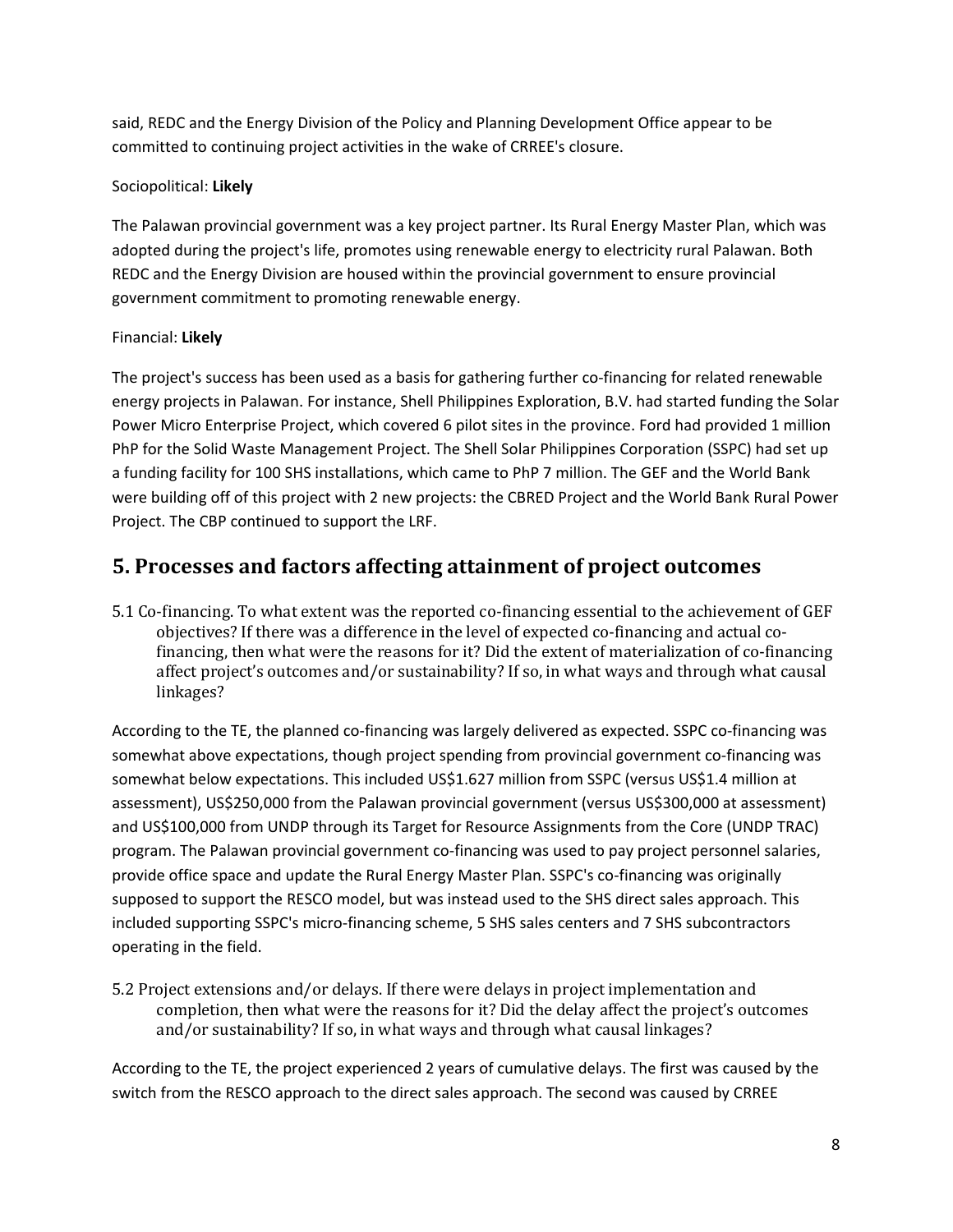experiencing internal difficulties that affected its ability to carry out project tasks. CRREE shut its doors in December 2004, so the local UNDP office had to adapt and take over project operations. With this said, the majority of project activities were completed within the project's first 3 years.

5.3 Country ownership. Assess the extent to which country ownership has affected project outcomes and sustainability? Describe the ways in which it affected outcomes and sustainability, highlighting the causal links:

The provincial government was a key project partner during project execution. Provincial government officials took part in training to better understand promote adopting renewable energy in Palawan. During the project's life, the provincial government made promoting renewable energy a key part of its Rural Energy Master Plan. Project funding helped to revise this Plan. As part of this Plan, renewable energy would be used to bring electricity to rural residents whose homes were unable to be connected to the grid in the medium-term. The provincial government also created the Energy Division of the Policy and Planning Development Office. The REDC is also located in the Energy Division.

### **6. Assessment of project's Monitoring and Evaluation system**

Ratings are assessed on a six point scale: Highly Satisfactory=no shortcomings in this M&E component; Satisfactory=minor shortcomings in this M&E component; Moderately Satisfactory=moderate shortcomings in this M&E component; Moderately Unsatisfactory=significant shortcomings in this M&E component; Unsatisfactory=major shortcomings in this M&E component; Highly Unsatisfactory=there were no project M&E systems.

Please justify ratings in the space below each box.

| 6.1 M&E Design at entry | Rating: Moderately Unsatisfactory |
|-------------------------|-----------------------------------|
|-------------------------|-----------------------------------|

The TE does not provide a rating for M&E design. This TER rates M&E design quality as moderately unsatisfactory based on the design of the M&E system detailed in the PD.

The M&E design in the PD is insufficiently developed. As of the PD's writing, the project's performance indicators had not yet been developed. There is no mention of a Mid-Term Review (MTR) or annual PIRs, though the project was required to have at least one formal evaluation, which was scheduled for about 6 months prior to project completion, as well as Tri-Partite Reviews (TPR). The project team, in consultation with UNDP and CRREE, were to evaluate performance indicators semi-annually. The PD also required Annual Performance Reports be submitted. The M&E budget was US\$30,000.

| 6.2 M&E Implementation | Rating: Moderately Unsatisfactory |
|------------------------|-----------------------------------|
|------------------------|-----------------------------------|

The TE does not provide a rating for M&E implementation. This TER rates M&E implementation quality as moderately unsatisfactory based on the evidence presented in the TE narrative.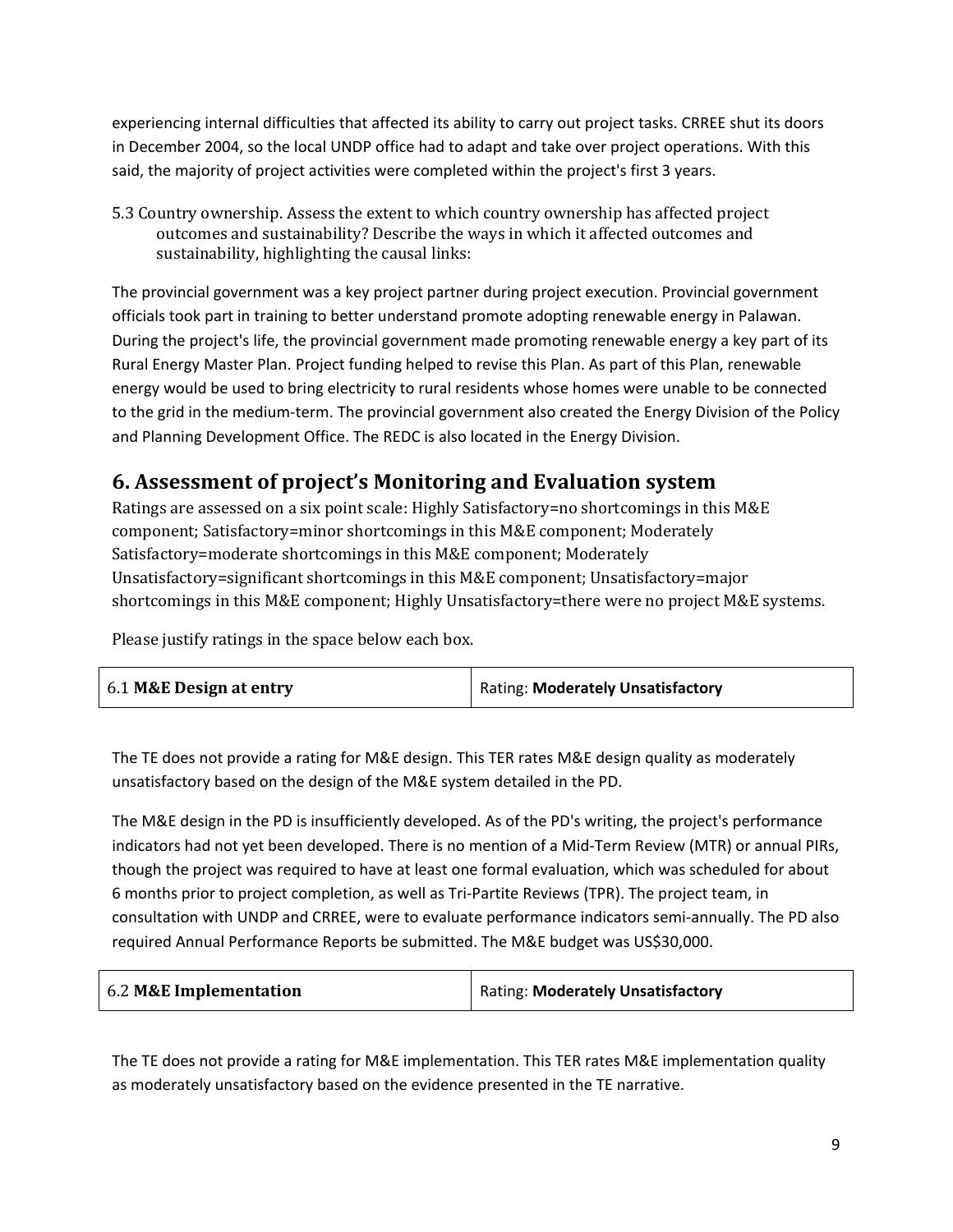The TE's "Lessons Learned" section asserts that oversight of project partners like SSPC was lacking due to inadequate resources and mechanisms. In addition, it appears that the indicators were never adequately developed to ensure proper M&E implementation.

A total of 5 Annual Project Review and Project Implementation Reviews and 5 Annual Tripartite Reviews were completed. The project team also submitted quarterly reports throughout the project that included financial information and each subsequent quarter's work plan. According to the TE, "the Project has been subjected to close monitoring and evaluation using UNDP and GEF standards through the Annual Project Report/Project Implementation Review (APR/PIR) and adaptive management processes to ensure achievement of the targets" (TE, p. 18), though little information is provided on the M&E process's findings in the TE's body. The M&E process also may have not been adequately updated to reflect the switch from the RESCO model to the direct sales approach.

### **7. Assessment of project implementation and execution**

Quality of Implementation includes the quality of project design, as well as the quality of supervision and assistance provided by implementing agency(s) to execution agencies throughout project implementation. Quality of Execution covers the effectiveness of the executing agency(s) in performing its roles and responsibilities. In both instances, the focus is upon factors that are largely within the control of the respective implementing and executing agency(s). A six point rating scale is used (Highly Satisfactory to Highly Unsatisfactory), or Unable to Assess.

Please justify ratings in the space below each box.

The TE does not provide a rating for project implementation. This TER rates project implementation as moderately satisfactory based on the evidence presented in the TE narrative.

The project design was clear and focused. The PD was written with a strong understanding of the state of renewable energy and rural electrification in Palawan province. Aside from the shortcomings of the M&E design, the project was well-designed. In particular, UNDP showed strong adaptive management abilities. The local UNDP office took the initiative to implement adaptive management once the executing agency shuttered. This ensured that the project could be completed satisfactorily. In addition, learning from the failure of the RESCO model elsewhere in the Philippines and agreeing to experiment with a direct sales model helped to ensure project success. UNDP also engaged with the private sector, in particular SSPC, and the Palawan provincial government to ensure project sustainability and stakeholder buy-in.The principle shortcoming with project implementation was the failure to develop a robust M&E system for the project and oversee successful M&E implementation during the project.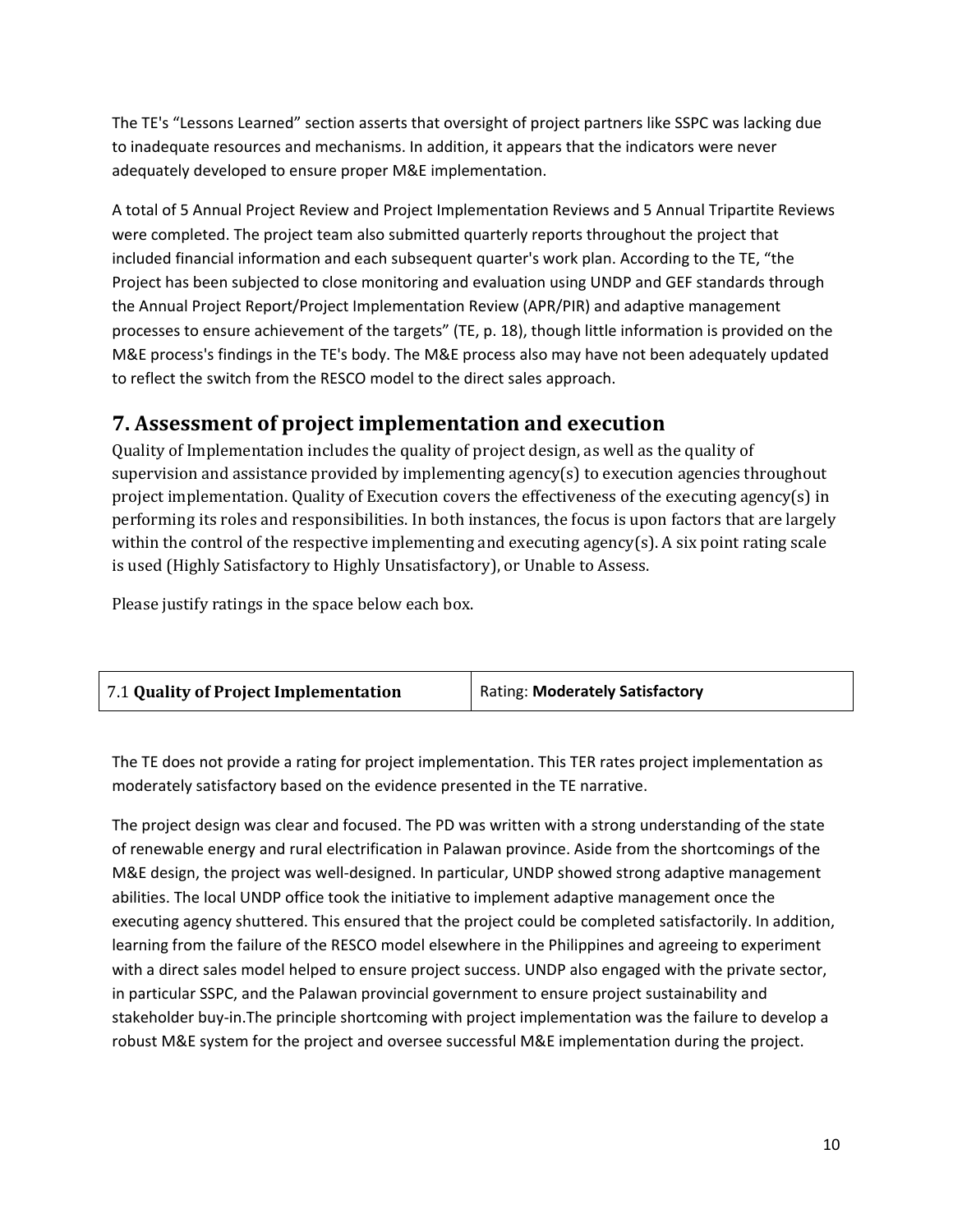| 7.2 Quality of Project Execution | Rating: Satisfactory |
|----------------------------------|----------------------|
|                                  |                      |

The TE does not provide a rating for project execution. This TER rates project execution as satisfactory based on the evidence presented in the TE narrative.

CRREE carried out work on all project components before it closed prior to project completion. UNDP and the Palawan government did a good job of carrying on project duties once CRREE closed. The delays were understandable, as CRREE closed and the project design had to be updated to avoid repeating the RESCO project mistakes encountered elsewhere in the Philippines. However, there may have been some management problems within CRREE, but the TE is unclear on this point.

### **8. Assessment of Project Impacts**

*Note - In instances where information on any impact related topic is not provided in the terminal evaluations, the reviewer should indicate in the relevant sections below that this is indeed the case and identify the information gaps. When providing information on topics related to impact, please cite the page number of the terminal evaluation from where the information is sourced.*

8.1 Environmental Change. Describe the changes in environmental stress and environmental status that occurred by the end of the project. Include both quantitative and qualitative changes documented, sources of information for these changes, and how project activities contributed to or hindered these changes. Also include how contextual factors have contributed to or hindered these changes.

The project's activities displaced the consumption of 28,980 liters of diesel, which was 97 percent of its goal of 30,000 liters of diesel displaced. The TE does not estimate how much GHG's were mitigated through this displacement (TE, p. 20).

8.2 Socioeconomic change. Describe any changes in human well-being (income, education, health, community relationships, etc.) that occurred by the end of the project. Include both quantitative and qualitative changes documented, sources of information for these changes, and how project activities contributed to or hindered these changes. Also include how contextual factors have contributed to or hindered these changes.

The project sold 2,719 132 KW SHS units in Palawan. This was well above the original target of 1,000 units and the revised target of 2,200 units (TE, p. 20). According to some estimate, the actual number sold may have been as high as 3,072 units (TE, p. 22).

8.3 Capacity and governance changes. Describe notable changes in capacities and governance that can lead to large-scale action (both mass and legislative) bringing about positive environmental change. "Capacities" include awareness, knowledge, skills, infrastructure, and environmental monitoring systems, among others. "Governance" refers to decision-making processes, structures and systems, including access to and use of information, and thus would include laws, administrative bodies, trust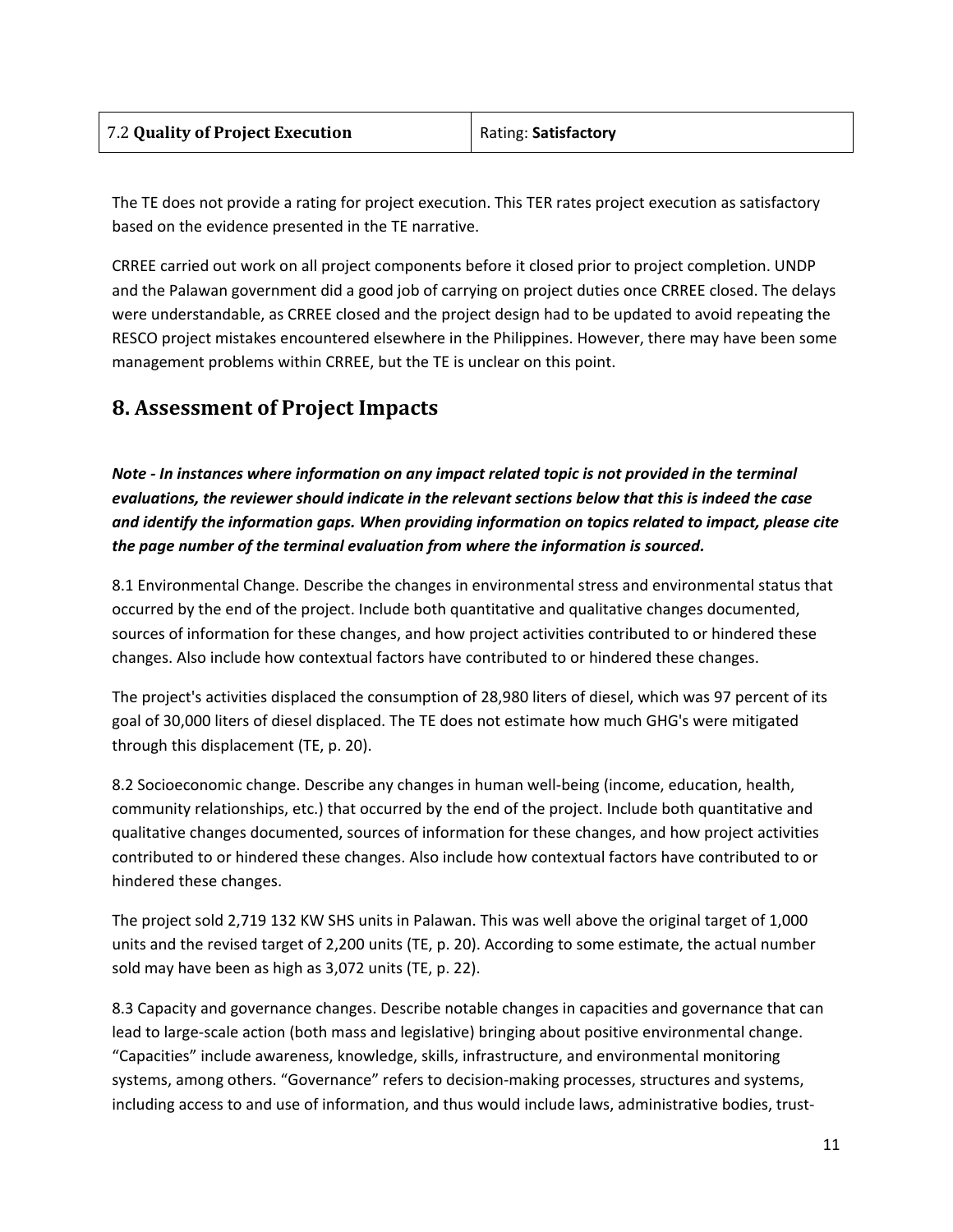building and conflict resolution processes, information-sharing systems, etc. Indicate how project activities contributed to/ hindered these changes, as well as how contextual factors have influenced these changes.

### a) Capacities

The project supported 5 pilot mud crab culture pilot sites that used SHS's to show this locally important sector could successfully implement renewable energy technology. The project also set up pilot projects for solar photovoltaic technologies, rice hull gasifiers using renewable energy and 4 household and 1 REDC biogas systems (TE, pp. 21-22).

The project supported training 245 local stakeholders. Creating the REDC also increased local capacity (TE, p. 23).

#### b) Governance

The project supported updating the Rural Energy Master Plan to use renewable energy to electrify rural Palawan communities that cannot easily be connected to the grid. The provincial government also created the Energy Division of Policy and Planning Development Office as a result of this project (TE, p. 31).

8.4 Unintended impacts. Describe any impacts not targeted by the project, whether positive or negative, affecting either ecological or social aspects. Indicate the factors that contributed to these unintended impacts occurring.

The TE does not mention any unintended impacts due to this project.

8.5 Adoption of GEF initiatives at scale. Identify any initiatives (e.g. technologies, approaches, financing instruments, implementing bodies, legal frameworks, information systems) that have been mainstreamed, replicated and/or scaled up by government and other stakeholders by project end. Include the extent to which this broader adoption has taken place, e.g. if plans and resources have been established but no actual adoption has taken place, or if market change and large-scale environmental benefits have begun to occur. Indicate how project activities and other contextual factors contributed to these taking place. If broader adoption has not taken place as expected, indicate which factors (both project-related and contextual) have hindered this from happening.

This project inspired Shell Philippines Exploration, B.V. (SPEX)'s Solar Power Micro Enterprise Project, Ford's Solid Waste Management Project and SSPC's financing scheme for selling 100 SHS. In addition, two subsequent World Bank/GEF projects – the CBRED Project and the World Bank Rural Power Project – built off of this project (TE, p. 31).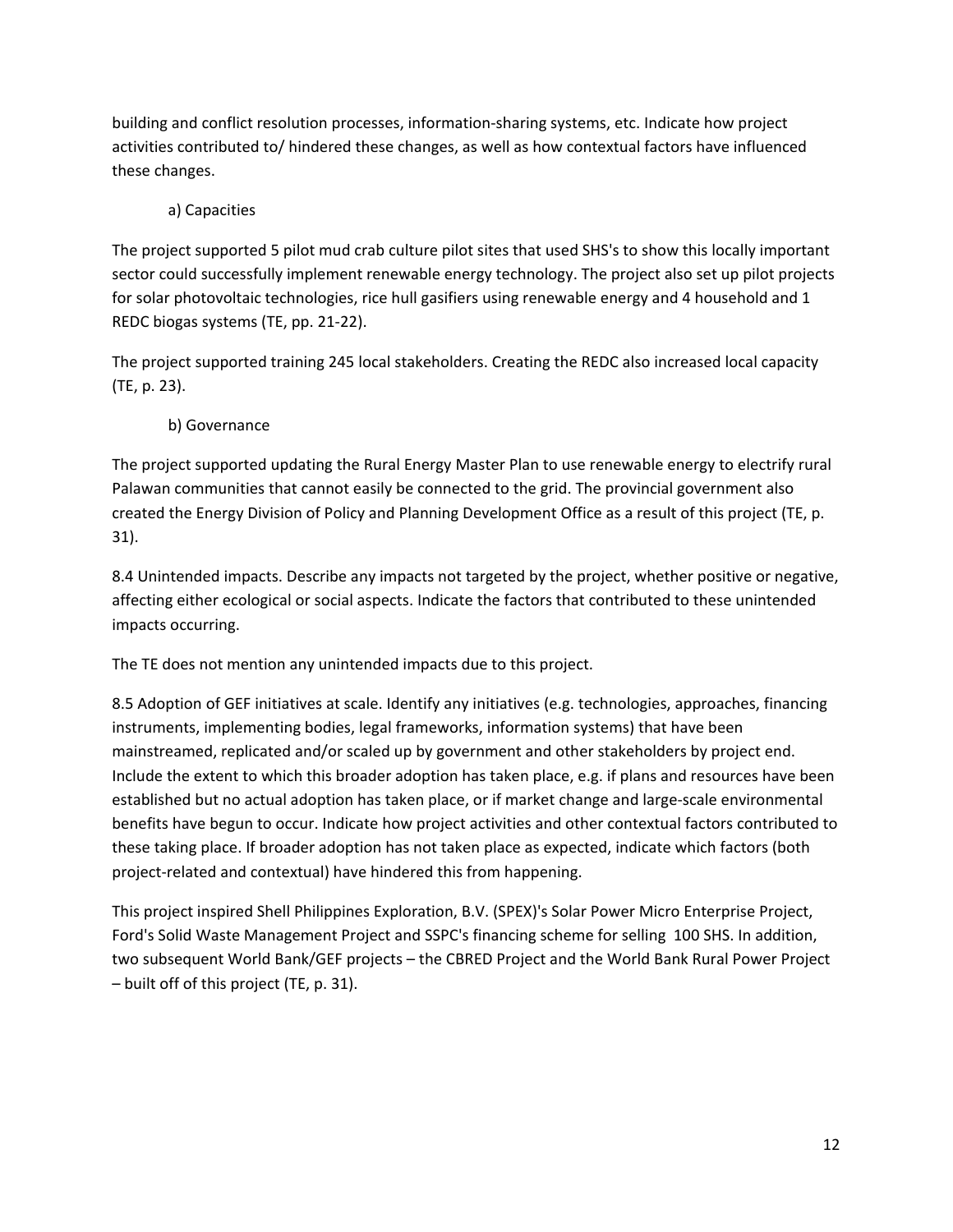### **9. Lessons and recommendations**

9.1 Briefly describe the key lessons, good practices, or approaches mentioned in the terminal evaluation report that could have application for other GEF projects.

The following are drawn from the TE's "Lessons Learned" section:

- **1)** Project teams need to be able to make quicker decisions when changing a project design. While SSPC may not have been able to make a unilateral decision to drop the RESCO approach and adopt an alternative, the World Bank and GEF could have better facilitated making a quick decision to avoid having the project fall behind schedule. In addition, the M&E process does not appear to have been updated to reflect this change.
- **2)** Monitoring of project partners was lacking, especially oversight of SSPC. UNDP, the GEF and project partners should have written clearer indicators. Each project partner's responsibilities needs to be clearly defined and widely understood prior to project execution.
- **3)** Renewable energy on the local level requires buy-in and understanding from local communities, so community engagement is important and should be encouraged.
- **4)** Local loan facilitators can be useful partners in the field. After CRREE closed, local loan facilitators helped to distribute funds in remote rural areas where other financial and communications systems were inadequate.

9.2 Briefly describe the recommendations given in the terminal evaluation.

The following are drawn from the TE's "Recommendations" section:

- 1) The CBP should expand the LRF design to cover services like battery replacement, which would help to expand electrification in unelectrified barangays. The World Bank could also strengthen the LRF by adding support from the CBRED Project's Loan Guarantee Fund (LGF).
- 2) The Palawan provincial government should also support expanding the size of the LRF to ensure it can actually finance enough borrowers to match Palawan's renewable energy needs. The provincial government should also support creating the proposed Palawan Renewable Energy Trust Fund.
- 3) Continuing monitoring of the LRF and other renewable energy financing programs connected to this project would help create similar projects elsewhere.
- 4) SHS marketing should emphasize how it can help bring in additional income for households and businesses. The SHS systems' accountability, maintenance and operation should be emphasized during the post-project phase since these systems (and their usefulness or lack thereof) will outlast the project itself.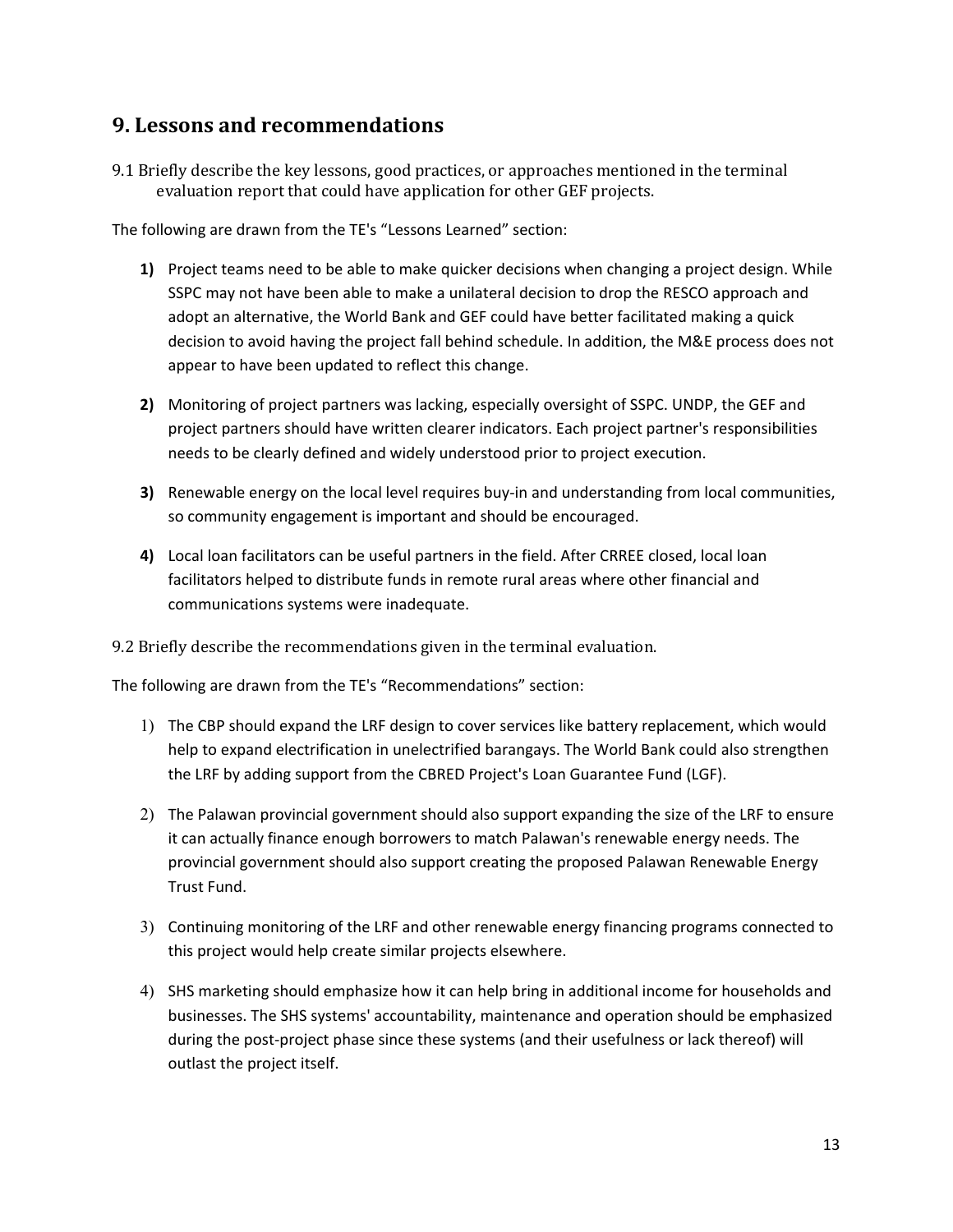) The risk-sharing mechanism's experience should be shared with other banks so that they can replicate this project's experience when promoting renewable energy.